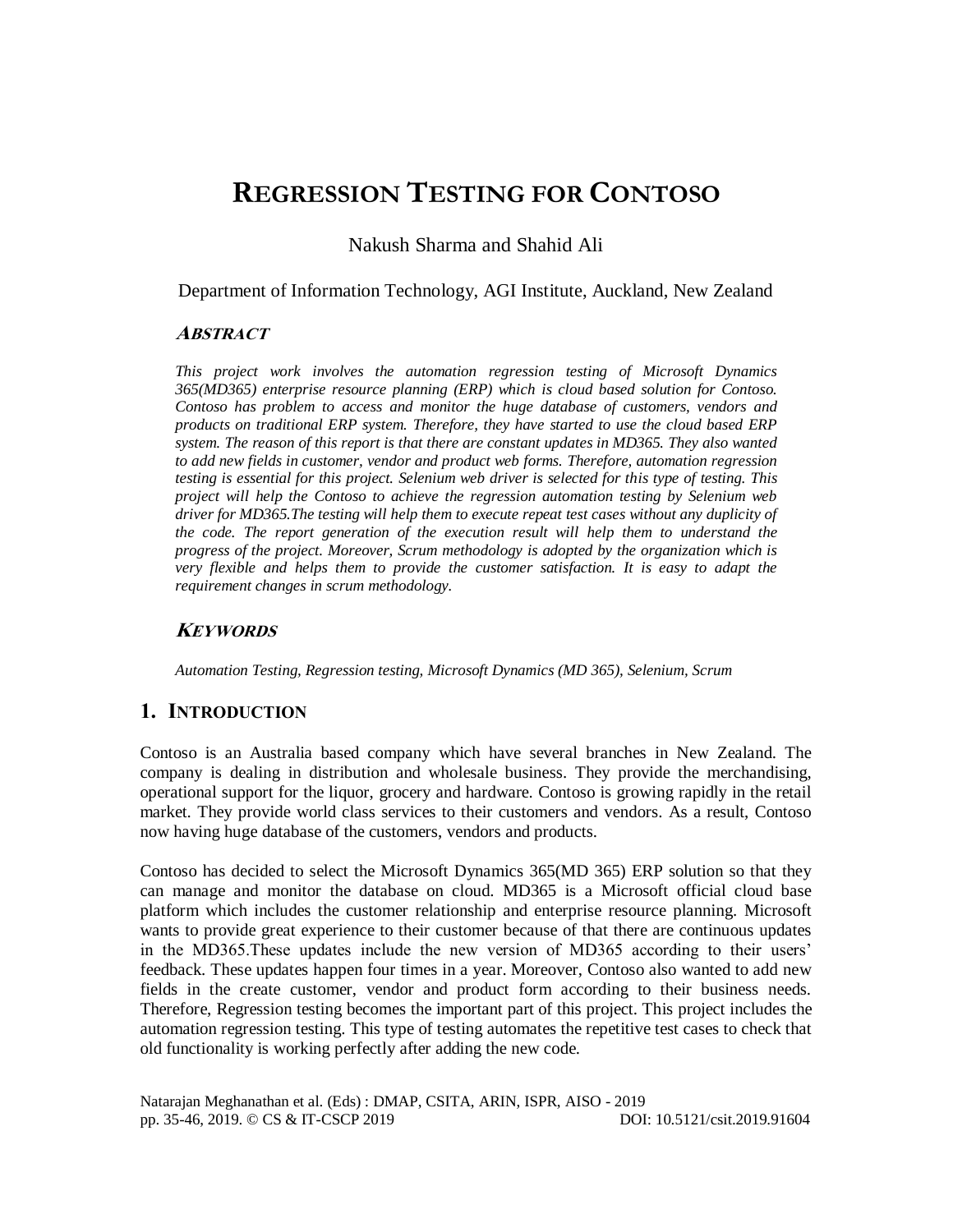#### 36 Computer Science & Information Technology (CS & IT)

The user acceptance testing is also part of this project because there are some certain requirements which need to meet according the organization expectations. Both testing plays a significant role in this project. Therefore, Selenium web driver is selected for this project. It is an open source tool for web applications. Selenium web driver supports different types of programming languages and multiple platforms as well. This tool is very effective and efficient for this project because it will

automate the tasks with the help of object oriented programming language methods. The tool is integrated with the Eclipse IDE.

The scope of the report includes automating the functional regression testing and user acceptance testing of creating new customer, vendor and product. It includes testing the new fields and generating the report of the pass test cases. The project also contains the testing of the mandatory fields of creating new customer, vendor and product which is a requirement of the organization. This report will also discuss about the recommendations for the project. The recommendations and discussions have discussed are discussed according to research. However, Performance and load testing is out of scope of this project.

The main objective of this project is to check the older functionality is working properly after new updates and adding the new functionality in MD 365.This project also discusses the scrum methodology and its benefits for the organization.

This research project is organized as follow: Section 2 focuses on the literature review of various studies focusing on regression testing. Section 3 is this research is focused on the project execution. Results of this research project are provided in section 4. Discussion to the results are provided in section 5. Section 6 is dedicated towards the future work recommendations. Finally, in section 7 conclusion to the research is provided.

# **2. LITERATURE REVIEW**

Over the years, there are many research papers written on regression testing and automation testing. Akira R. Onam has conducted a research paper on regression testing [1]. In this research, researchers explain the importance of the regression testing in the big projects which required the repetitive test cases. This paper explains the regression testing in detail with the help of different research papers. The paper also explains the processes and methodology for regression testing. The strength of this paper is another aspect of regression testing in Information Technology industry. Researcher explains regression testing is not only for the development and maintenance. It also beneficial for the big projects that needed repetitive test cases. Hence, this paper justifies the reason to select regression testing for this project because this project also demands the regression testing due to constant updates and modification.

Another research was conducted by Monika Sharma [2]. This research explains about the importance of the automation testing. It also discusses about the (Sharma, 2014) different tools for the automation testing and importance of the automation testing for web application. The research provides several tools to automate the regression and integration testing.

Automation testing life was explained [3]. Researchers explained about the steps to achieve the automation testing with the help of automation testing life cycle. This life cycle introduces the different processes to introduce the automation testing. The paper has chosen because it helps to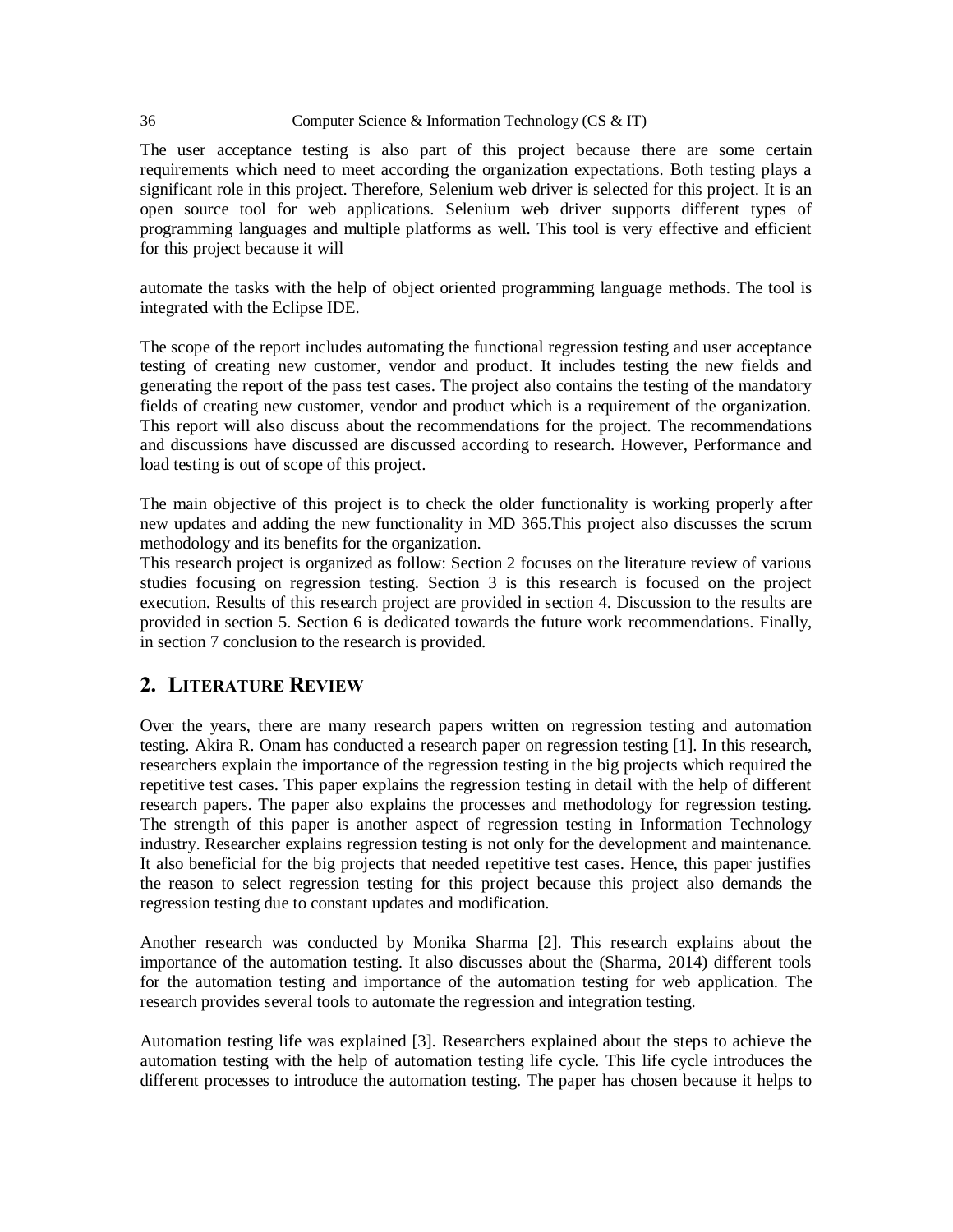understand the different stages to achieve the regression automation testing such as requirement analysis, test design, environment setup and execution. We used this research for the reference of automation testing phase to our project.

To maintain and repair the test suite for automation testing a study was conducted [4]. In this research, researchers explained the selenium web driver, Xpath and page object model. The result of their investigation is ID locator which is Xpath is the best method to save the efforts and time for the testing.

Another study was conducted to explain the TestNG frameworks, annotations and its benefits [7]. This study provides the basic and advance feature of the TestNg. This research has divided into twelve sections in which researchers have explained about the advantages of xml file, annotations, dependencies, unit, functional and regression testing in TestNg. This research was very helpful for our project because it covers most of the essential sections to our project. It also supports to understand the concept of the TestNg. This research [7] was relevant with the project because it clears the doubt on how to generate the reporting using TestNg.

Apart from that, the scrum methodology is the essential part for this project. There are many research papers has written on the importance of scrum methodology. Traditional SDLC Vs Scrum Methodology research paper is selected to understand the importance of the scrum methodology. This research was conducted by Sundararajan, D. M. [5]. The researcher explains about the frequent change requirements in the project is very common nowadays. Traditional SDLC is not capable to meet the frequent [5] requirement changes. Hence, Scrum methodology becomes very popular. This research presents the views about the benefits of adopting Scrum methodology because it accepts the changes in requirement during the process of project development. In the result, they explain that the software development life cycle methodology varies on the project requirement. Hence, Scrum methodology is suitable for this project. This project has constant updates which required a methodology to accept constant changes.

Another important research was conducted to highlights and compare Waterfall, v-model and agile methodologies [6]. This research helped us to select the right methodology for our project. According to this research, agile methodology was more flexible according to the traditional methodologies such as waterfall and v-model.

# **3. PROJECT EXECUTION**

Project execution detail of the project is briefly elaborated below.

### **3.1. Automation test Phase**

Automation testing phase is like software testing life cycle. In the automation testing phases is a process which has certain [3] steps to execute the test steps. Each phase has different aim and objectives. Figure 1 depicts the different stages and their goals in automation testing phase.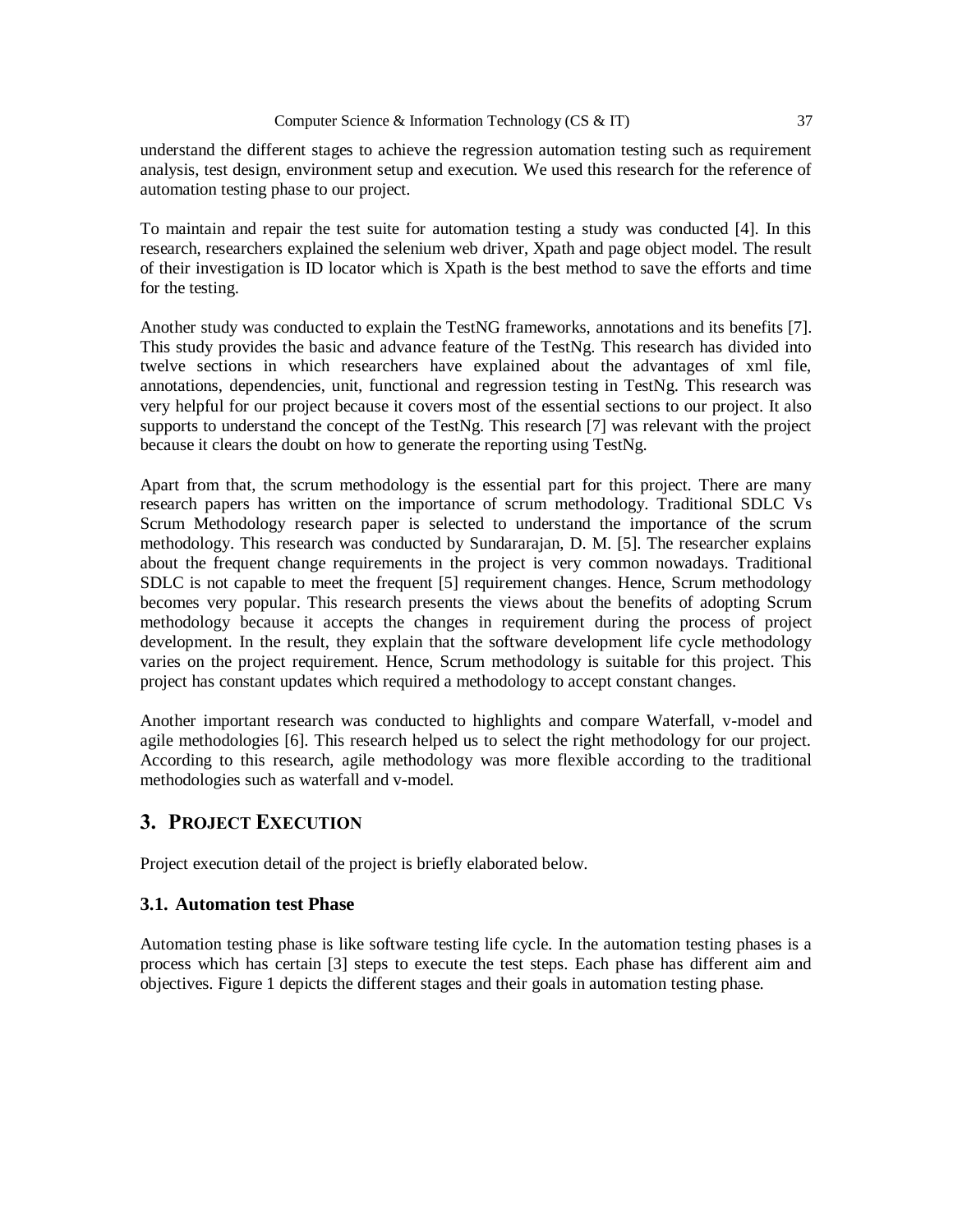#### 38 Computer Science & Information Technology (CS & IT)



Figure 1: Stages and their goals in Automation Testing phase

#### **3.2. Architecture of Automation test Plan**

The architecture of automation test plan has started with the page object model. Page object model is a design pattern for creating the object repository for web UI elements. In this model, there is a different class for each webpage. These page classes find the web elements and contain the page method to perform the operations on the web elements. The names have given to the class according to their task they are performing. This page object method is performed in the Eclipse IDE by integrating selenium web driver libraries. Eclipse IDE is a java development environment tool which is used in this project to automate the test cases using selenium web driver libraries. It is a platform for automate the test cases. The architecture also contains the Google chrome browser because the execution of the test suite is done on this browser. Moreover, TestNg is used in this project as a framework to generate the reports of the results. TestNg is an add-on for the reporting as well. In the last, the application which needs to be test is Microsoft Dynamics 365 ERP solution. Figure 2 shows the work flow of architecture of automation test plan.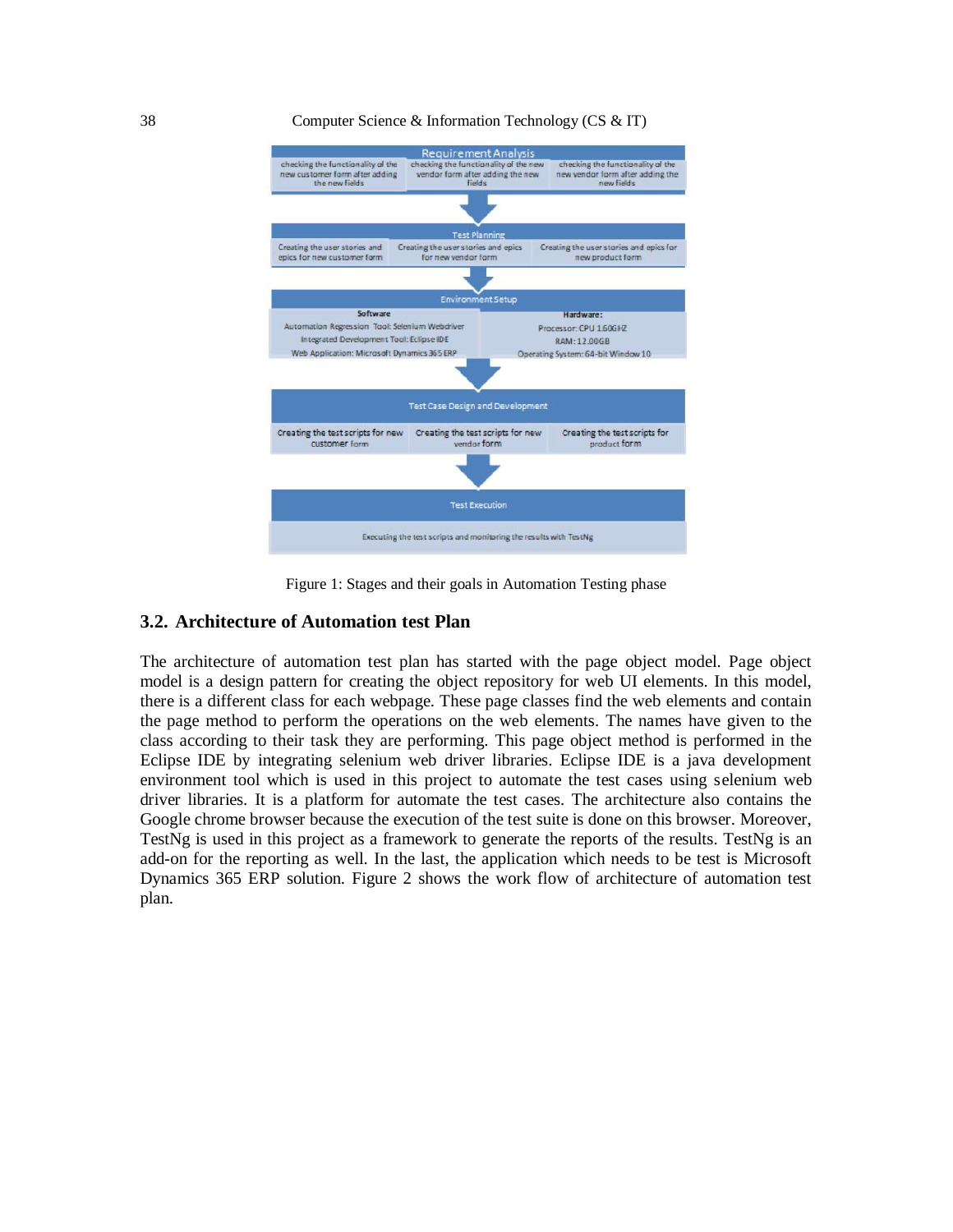

Fig 2: Workflow of Architecture of Automation Test Plan

#### **3.3. Test Scripts**

Figure 3 presents the structure of the project in Eclipse IDE. The two packages have been created under the project for page object model. Under the packages, there are different classes for calling the UI elements and page methods for performing the web elements. The selenium web driver libraries have been added in referenced libraries because they are external libraries. TestNg has added as an add-on for reporting. The classes name has created according to the task they perform.



Figure 3: Structure of the project in Eclipse IDE

Figure 4 depicts about the login class. In this java class, the test scripts created for the login credentials. The browser has called in different class during the calling of all functions. Firstly, a construct has created in the class for calling the web driver. After that, a method has created to call the elements. These elements have called through the Xpath. Xpath is used to call the path expression for XML document. Thread sleep is provided for the time and the time is in milliseconds. The first Xpath is provided for the username and sendkeys are used to provide the data. The next Xpath is used to select the next button. After that, the Xpath has given for the password. The next Xpath is used for selecting the login button.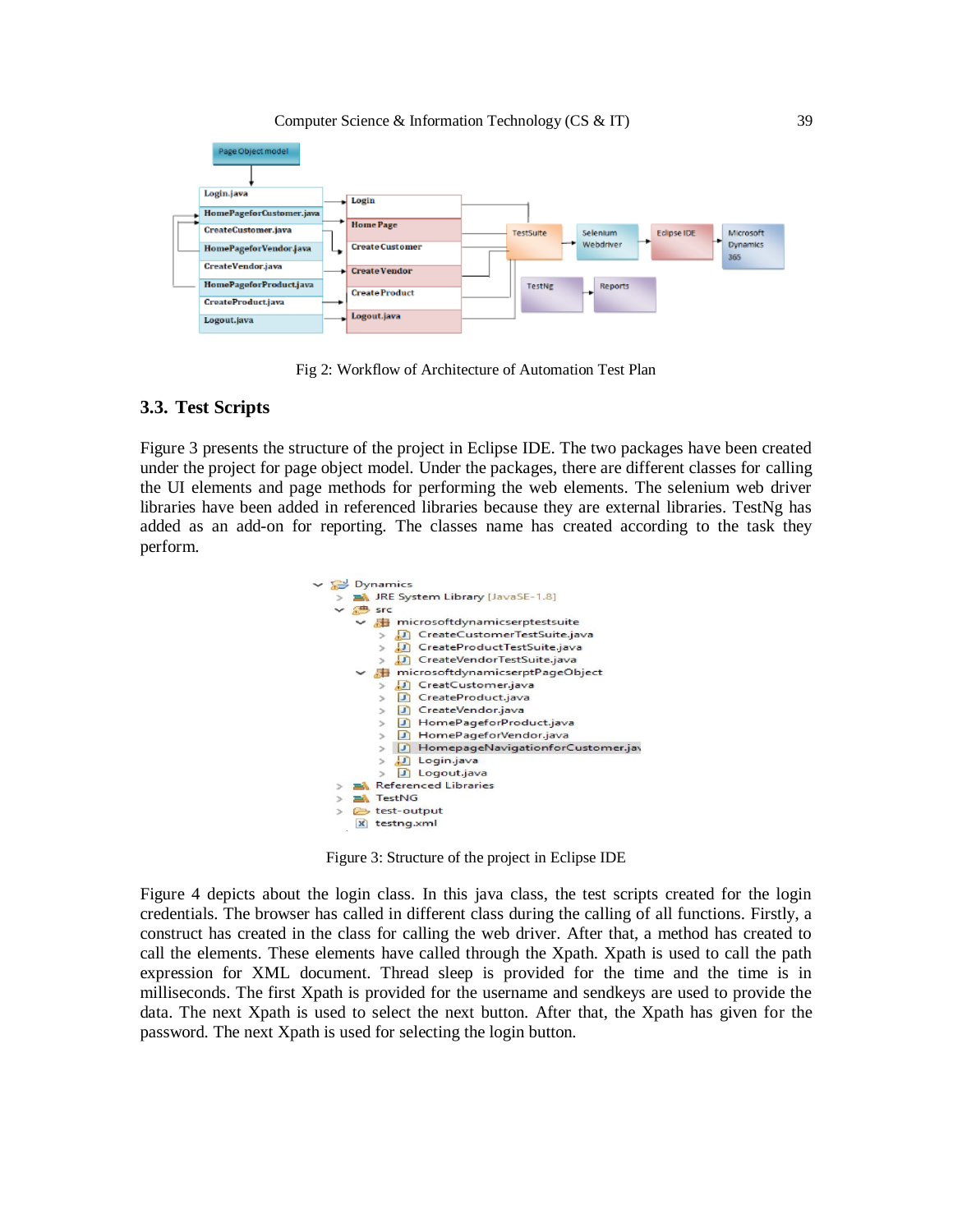```
milion e Terrer errer extrem en en en en errer en
public class Login {<br>WebDriver driver;
     public Login(WebDriver driver){
           this.driver =driver;<br>//PageFactory.initElements(driver, this);
     public void login() {
                 // TODO Auto-generated method stub
           try
           \sqrt{2}Thread.sleep(3000);
            catch (InterruptedException e)
                      e.printStackTrace();
                             \rightarrow//driver.manage().timeouts().implicitlyWait(10, TimeUnit.SECONDS);<br>driver.findElement(By.xpath("//"[@name-\"loginfmt\"]")).sendKeys("");<br>driver.findElement(By.xpath("//"[@id=\"id5IButton9\"]")).eiend(y");<br>driver.findElemen
           WebDriverWait wait=new WebDriverWait(driver, 3);<br>WebElement loginbutton= wait.until(ExpectedConditions.visibilityOfElementLocated(By.xpath("//input[@value='Sign in']")));
            lopinbutton.click():driver.findElement(By.xpath("//*[@id=\"idBtn_Back\"]")).click();
     \overline{\mathbf{3}}
```
Figure 4: Login Class

Figure 5 shows the navigation to create customer web page. In the page object model, there are always different classes for different web pages. In this image, the first Xpath has provided for selecting the navigation button on home page. Further, the Xpath has given for selecting the account payable link button which further open new tab. In this tab, the next Xpath has provided for the selection of all customers. Driver. Findelement is used as a command in selenium to call the Xpath.

```
package microsoftdynamicserptPageObject;
import org.openqa.selenium.By;
public class HomepageNavigationforCustomer {
    WebDriver driver;
    public HomepageNavigationforCustomer(WebDriver driver){
        this.driver =driver;
    \mathbf{R}public void navigationforcustomer() {
        try
        \{Thread.sleep(3000);
        ł
        catch (InterruptedException e)
        \{e.printStackTrace();
    driver.manage().window().maximize();
    //navigationpane
    driver.findElement(By.xpath("//*[@id=\"mainPane\"]/div[5]/div/div/div")).click();
    try
    €
       Thread.sleep(3000);
    }
    catch (InterruptedException e)
    £
           e.printStackTrace();
                ł
    //accountrecievable
    driver.findElement(By.xpath("//*[@id=\"mainPane\"]/div[5]/div/div[2]/div/a[2]")).click();
```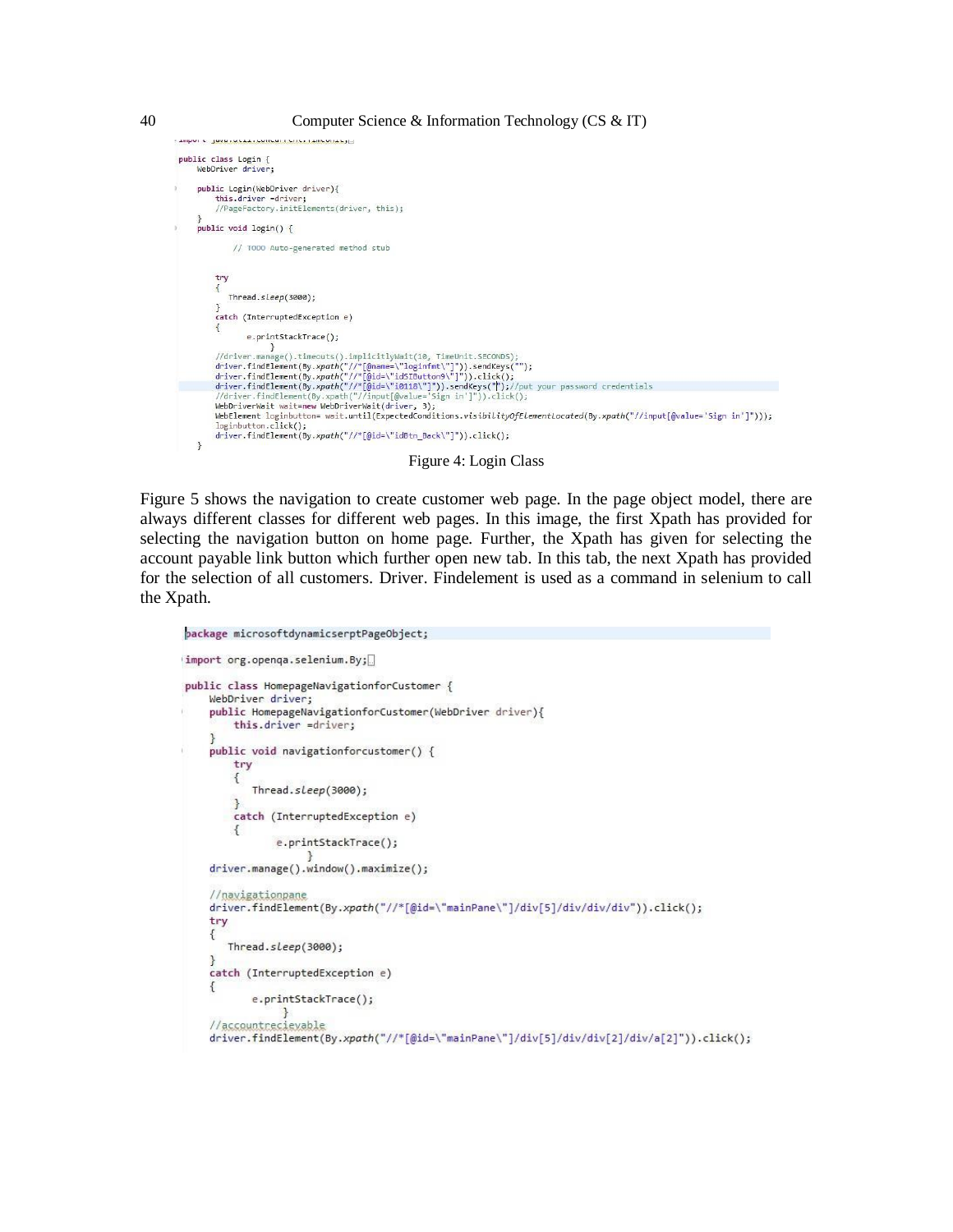```
\verb|ariver.tname|ement(by.xparn|^2/\text{[quae}]\text{[main}+ \text{[nain}+\text{[quap}]\text{[au}+\text{[auin}+\text{[auin}+\text{[auin}+\text{[auin}+\text{[auin}+\text{[auin}+\text{[auin}+\text{[auin}+\text{[auin}+\text{[auin}+\text{[auin}+\text{[auin}+\text{[auin}+\text{[auin}+\text{[auin}+\text{[auin}+\text{[auin}+\text{[auin}+\text{[auin}+\text{[auin}+\text{[auin}+\text{[auin}+\text{[auin}+\text{[auin}\frac{3}{4}\overline{5}try
            \overline{A}Thread.sleep(3000);
            catch (InterruptedException e)
            \left\{ \right.e.printStackTrace();
             //allcusto
            driver.findElement(By.xpath("//*[@id=\"mainPane\"]/div[5]/div/div[2]/div[2]/div[2]/div[3]")).click();
    try
          Thread.sleep(3000);
    \overline{ }catch (InterruptedException e)
    \mathcal{L}e.printStackTrace();
                          \rightarrow//newbutton
    driver.findElement(By.xpath("//*[@id=\"custtablelistpage_3_NewCustomer_label\"]")).click();
     try
000\left\{ \right.Thread.sleep(3000);
    ٦
     catch (InterruptedException e)
\mathbf{1}\mathcal{L}e.printStackTrace();
                          \mathcal{F}\overline{5}\overline{1}
```
Figure 5: Navigation to create Customer Web Page

Figure 6 shows about creating customer details. There are mandatory fields and there are new fields added in this ERP system. Therefore, this regression automation testing has done in this project. There are many fields in this webpage and send keys are used as actions here for filling the values in textboxes.



Figure 6: Creating Customer Details

Figure 6 below shows the methods to calling the Xpath methods from different classes. All methods have called here to execute the test suites. There are testing annotations used such as BeforeSuite, Test and AfterTest. The priority has set here to execute the multiple classes on given priority. The first method is created here to open the browser and URL.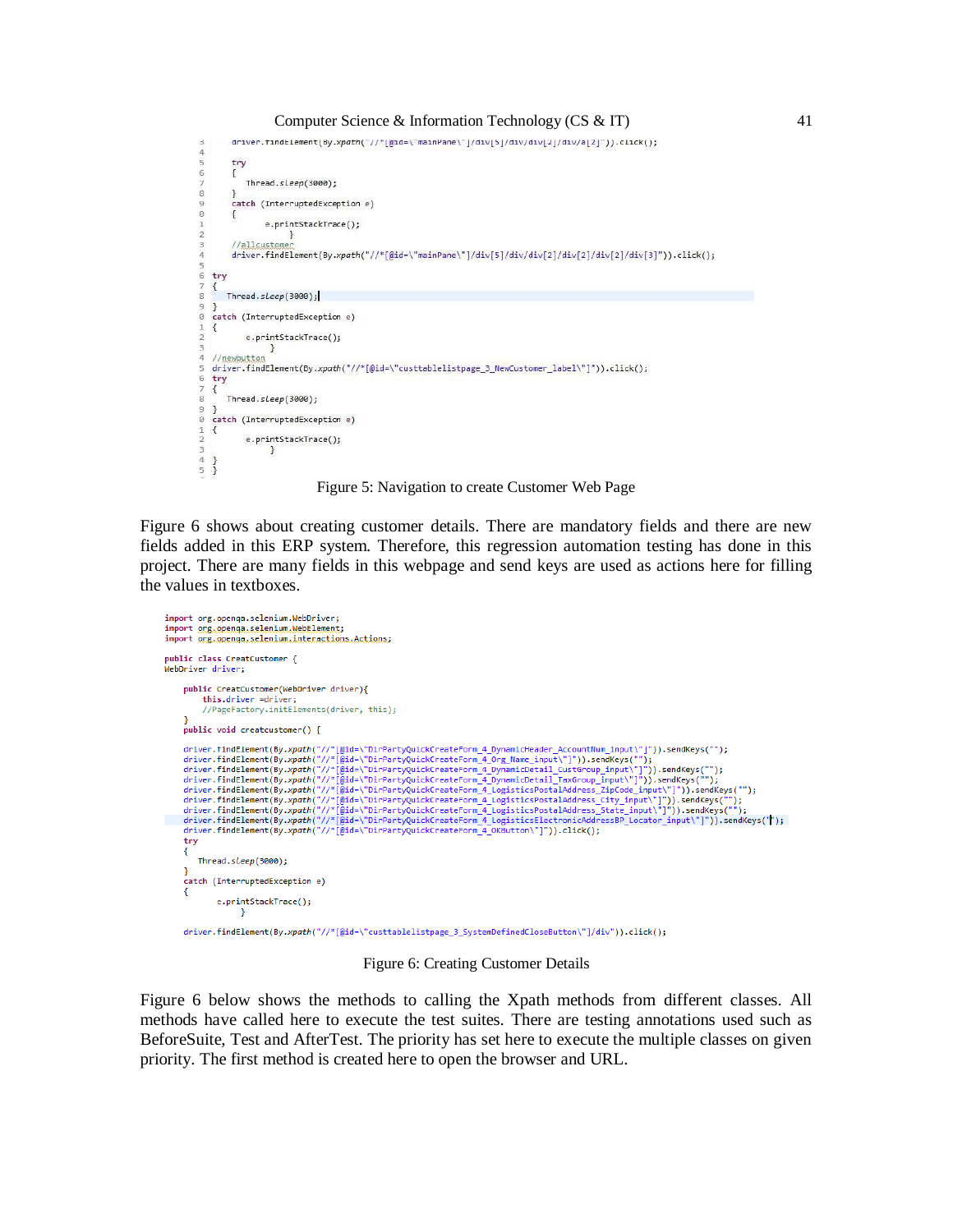```
CreateVendor createvendorclass;
Logout logoutclass;<br>@BeforeSuite
public void setup() {
     System.setProperty("webdriver.chrome.driver","D:\\chromedriver_win32\\chromedriver.exe");
        \text{driver} = \text{new} \text{ChromeDriver}();
    //System.setProperty("webdriver.ie.driver","D:\\Nakush\\GDST_Level_07\\GDST_706\\706_resources_for_eclipse\\4_IE_webdr
    //driver = new ChromeDriver();<br>//driver = new ChromeDriver();<br>//driver = new InternetExplorerDriver();
    driver.manage().timeouts().implicitlyWait(10, TimeUnit.SECONDS);
    driver.manage().timeouts().impittitlywaft(10, Timeonitlsecowos);<br>driver.get("https://login.microsoftonline.com/almliquor.onmicrosoft.com/wsfed?wa=wsignin1.0&wtrealm=spn%3a00000015-000
\mathcal{E}@Test(priority=0)
public void login() {
    loginclass =new Login(driver);
    loginclass.login();
@Test(priority=1)
public void createcustomernavigation() {
    navigationforcustomerclass =new HomepageNavigationforCustomer(driver);
    navigationforcustomerclass.navigationforcustomer();
\overline{\mathbf{a}}@Test(priority=2)
public void createcustomer() {
createcustomerclass =new CreatCustomer(driver);
                                    m = 1/2٦
            @Test(priority=1)
            public void createcustomernavigation() {
                  navigationforcustomerclass =new HomepageNavigationforCustomer(driver);
                  navigationforcustomerclass.navigationforcustomer();
            <sup>1</sup>
            @Test(priority=2)
            public void createcustomer() {
            createcustomerclass =new CreatCustomer(driver);
            createcustomerclass.creatcustomer();
            \mathcal{Y}@AfterTest
            public void logoutforvendor() {
                  logoutclass =new Logout(driver);
                  logoutclass.logout();
            P
```
Figure 6: Calling the Xpath Methods from different Classes

## **4. RESULTS**

The results for this project have provided through TestNg. It is a free add-on for Selenium Web driver. TestNg stands for "next generation" which is a testing framework inspired by [7] JUnit and NUnit. TestNg mainly used annotations of java to write methods. TestNg has many advantages such as multiple annotations, data driven testing, multithreaded execution. However, the main advantage for this project is that to generate better reporting results for the execution of the test suites in XML and HTML report. Figure 7 shows the number of passed cases and number of time browser called for execution.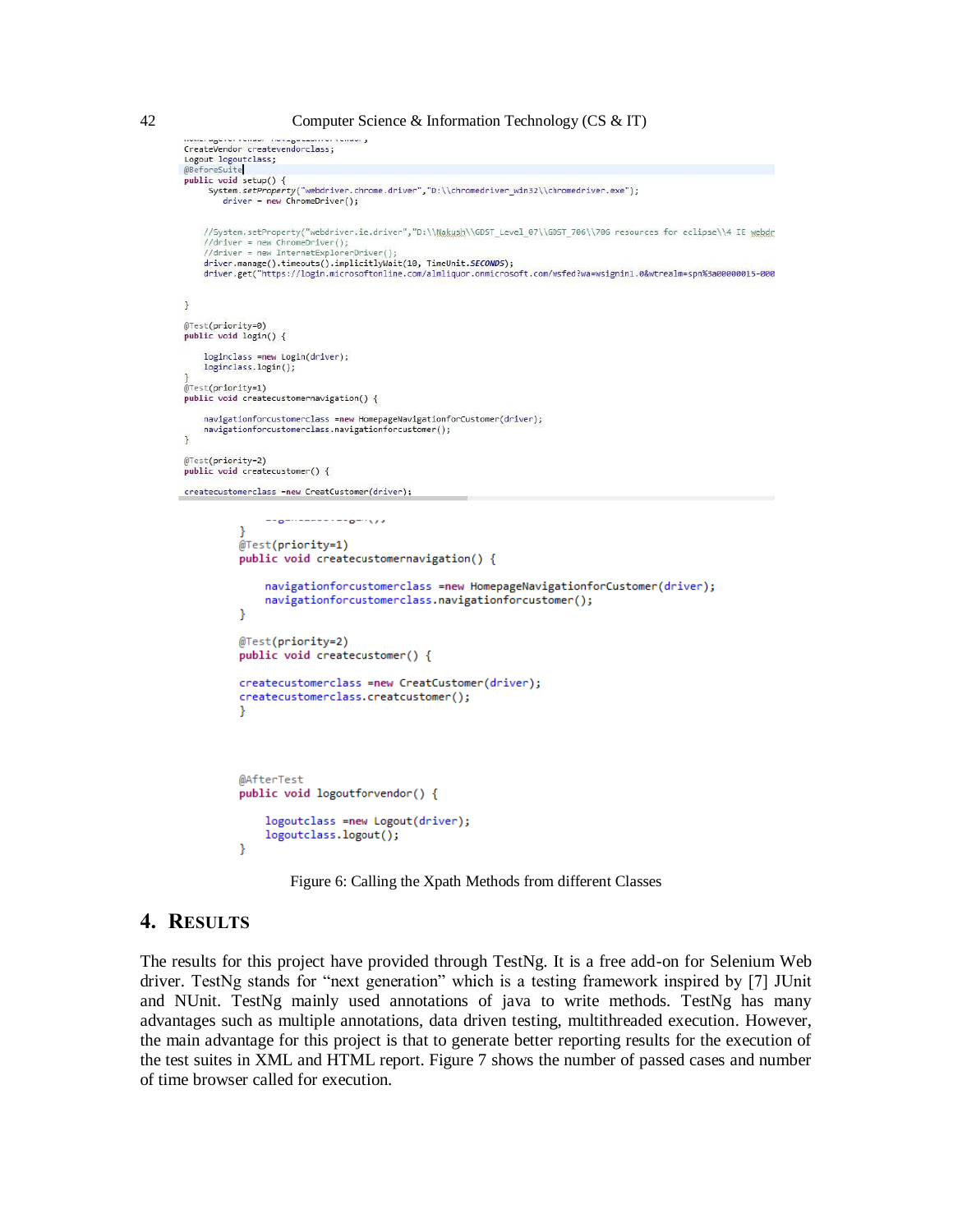Starting ChromeDriver 75.0.3770.90 (a6dcaf7e3ec6f70a194cc25e8149475c6590e025-refs/branch-heads/3770@{#1003}) on port 16251 Starting Chromeurium - 75.0.3770.90 (aGocar/esecot/0a194Cc25eo1494/5Co590e025-rets/prancn-neads/3//0@{#1003}) on port 10251<br>Please protect ports used by ChromeDriver and related test frameworks to prevent access by malicio Uniy local connections are allowed.<br>Please protect ports used by ChromeDriver and related test frameworks to prevent access by malicious code.<br>Jul 11, 2019 9:59:20 PM org.openqa.selenium.remote.ProtocolHandshake createSess INFO: Detected dialect: W3C<br>Starting ChromeDocco (1962-1963) (a6dcaf7e3ec6f70a194cc25e8149475c6590e025-refs/branch-heads/3770@{#1003}) on port 31344<br>Starting ChromeDocco (1975.0.3770.90 (a6dcaf7e3ec6f70a194cc25e8149475c659 INFO: Detected dialect: W3C The PASSED: login<br>PASSED: login<br>PASSED: createcustomernavigation<br>PASSED: createcustomer PASSED: createcustomer<br>PASSED: logoutforcustomer<br>PASSED: setupforvendor<br>PASSED: loginforvendor<br>PASSED: createVendor<br>PASSED: createVendor PASSED: createVendor<br>PASSED: logoutforvendor<br>PASSED: setupforproduct<br>PASSED: loginforproduct<br>PASSED: hompagenavg<br>PASSED: createproduct PASSED: logoutforproduct

Figure 7: The number of Passed Cases

Figure 8 shows the emailable report which is a reporting result technique of testNg. In this figure the passed test scripts are highlighted with the green colour. However, if the test scripts are failed or skipped then then they are highlighted in red colour.

| <b>Test</b>                             | # Passed | # Skipped    | # Failed     | Time (ms)                | <b>Included Groups</b> |               | <b>Excluded Groups</b> |      |
|-----------------------------------------|----------|--------------|--------------|--------------------------|------------------------|---------------|------------------------|------|
| <b>Default suite</b>                    |          |              |              |                          |                        |               |                        |      |
| Default test                            | 14       | $\mathbf{0}$ | $\mathbf{0}$ | 139,071                  |                        |               |                        |      |
| <b>Class</b>                            |          |              |              | <b>Method</b>            |                        |               | <b>Start</b>           |      |
| Default suite                           |          |              |              |                          |                        |               |                        |      |
| Default test - passed                   |          |              |              |                          |                        |               |                        |      |
| microsoftdynamicserptestsuite.CreateAll |          |              |              | <b>createVendor</b>      |                        |               | 1562839197841          |      |
|                                         |          |              |              | createcustomer           |                        |               | 1562839144202          |      |
|                                         |          |              |              | createcustomernavigation |                        |               | 1562839126269          |      |
|                                         |          |              |              | createproduct            |                        |               | 1562839242289          |      |
|                                         |          |              |              | homevendor               | 1562839170326          |               | 27515                  |      |
|                                         |          |              |              | hompagenavg              |                        |               | 1562839221264          |      |
|                                         |          |              | login        |                          |                        | 1562839117162 |                        | 9105 |
|                                         |          |              |              | loginforproduct          |                        | 1562839212328 |                        | 8935 |
|                                         |          |              |              | <b>loginforvendor</b>    |                        | 1562839161379 |                        | 8946 |
|                                         |          |              |              | <b>logoutforcustomer</b> |                        | 1562839154034 |                        | 4619 |
|                                         |          |              |              | logoutforproduct         |                        | 1562839251611 |                        | 4616 |
|                                         |          |              |              | logoutforvendor          |                        | 1562839204365 |                        | 4605 |
|                                         |          |              |              | setupforproduct          |                        | 1562839208972 |                        | 3355 |
|                                         |          |              |              | setupforvendor           |                        | 1562839158655 |                        | 2723 |

Figure 8: Emailable Report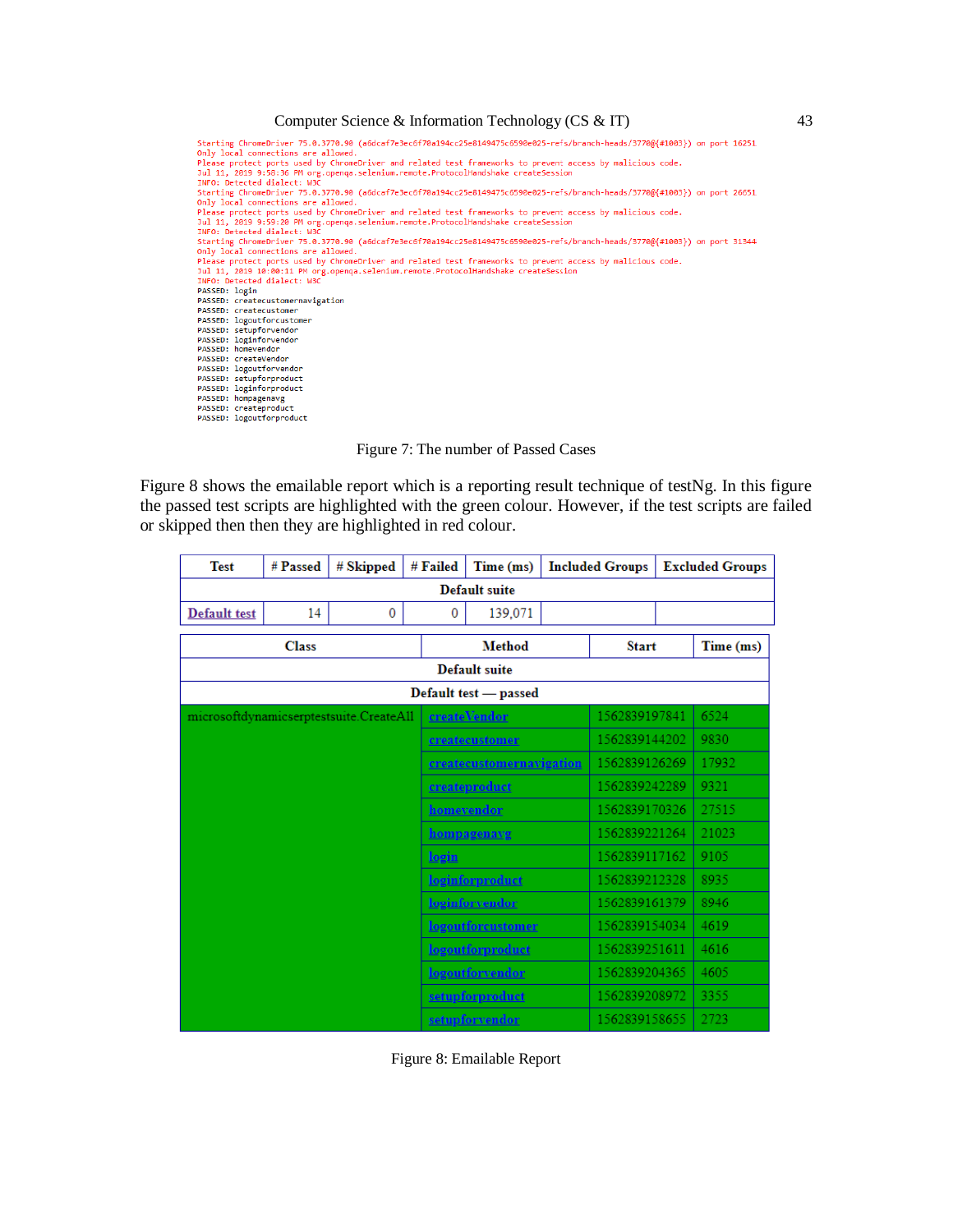# **5. DISCUSSION**

The purpose of this project was doing the regression automation testing for Contoso. This testing has conducted because of the constant changes. However, this testing is done through selenium web driver by integrating with Eclipse IDE. The testing has completed by creating different packages and classes for the page object model. However, Reporting also generated through TestNg. According to the research papers, which are selected for this project have explained the importance of the regression automation testing. The scrum methodology is followed by the organization and due to constant changes in requirement the scrum team daily organize a meeting with the stakeholders to understand and inform them about the progress of project. Moreover, the research papers help to select and support the reason to select the selenium web driver for this project. Apart from that, Scrum methodology has selected for this project and there are many research papers available online for the scrum methodology. There are many research papers that emphasised the selection of scrum methodology. These research papers have explained the benefits of the scrum methodology and how this methodology is better from other methodologies. There are many issue and problems has faced during the project. The first started with the environment setup because the company is currently working on the project and every day, they are refreshing the websites because they are going to live the website application next month. Therefore, due to continuous changes and updating it was difficult to test the application. To overcome from this problem, the automation regression testing has started during non- working hours because that time it is easy to test the application. Another issue was to locate the web elements by Xpath. It was very complex to resolve this problem because in the automation testing Xpath is very essential part. However, this problem has overcome with the help of providing the class names on the place of Xpath. The purpose of selecting the happy path for the test scripts is because it was the requirement of the team and project. However, the other test scenario is also done but not with the help of automation.

# **6. RECOMMENDATIONS**

The organization is planning to adopt the new tool which is designed by Microsoft for handle the regression testing. Regression Suite Automation Tool is the one which company wants to adapt. This tool will be helpful for them because it does not require coding and any manual efforts. This tool can be used by any of the user in the organization. However, the tool is very expensive and very hard to set the environment. So, I would recommend to first providing the training and workshops to the team. There are many related articles and videos available on internet. Also, Microsoft provides the live sessions and workshops to understand this tool. The organization should also understand that it is a very expensive tool and hard to set the environment so they should plan their budget and time according to their project requirements. Although, it is easy to use the tool and it also generate the test cases but still it is not easy to set up and it takes a lot of time.

# **7. CONCLUSION**

In the conclusion, this project report covers the regression automation testing on Microsoft Dynamics 365 ERP solution for Contoso. The testing has done under the Selenium Web driver which is integrated with Eclipse IDE. In addition, the main scenarios of the testing were to check the functionality of creating customer, vendor and product web form. The user stories and epics have created for the regression testing on behalf of given requirements. After that, the test scripts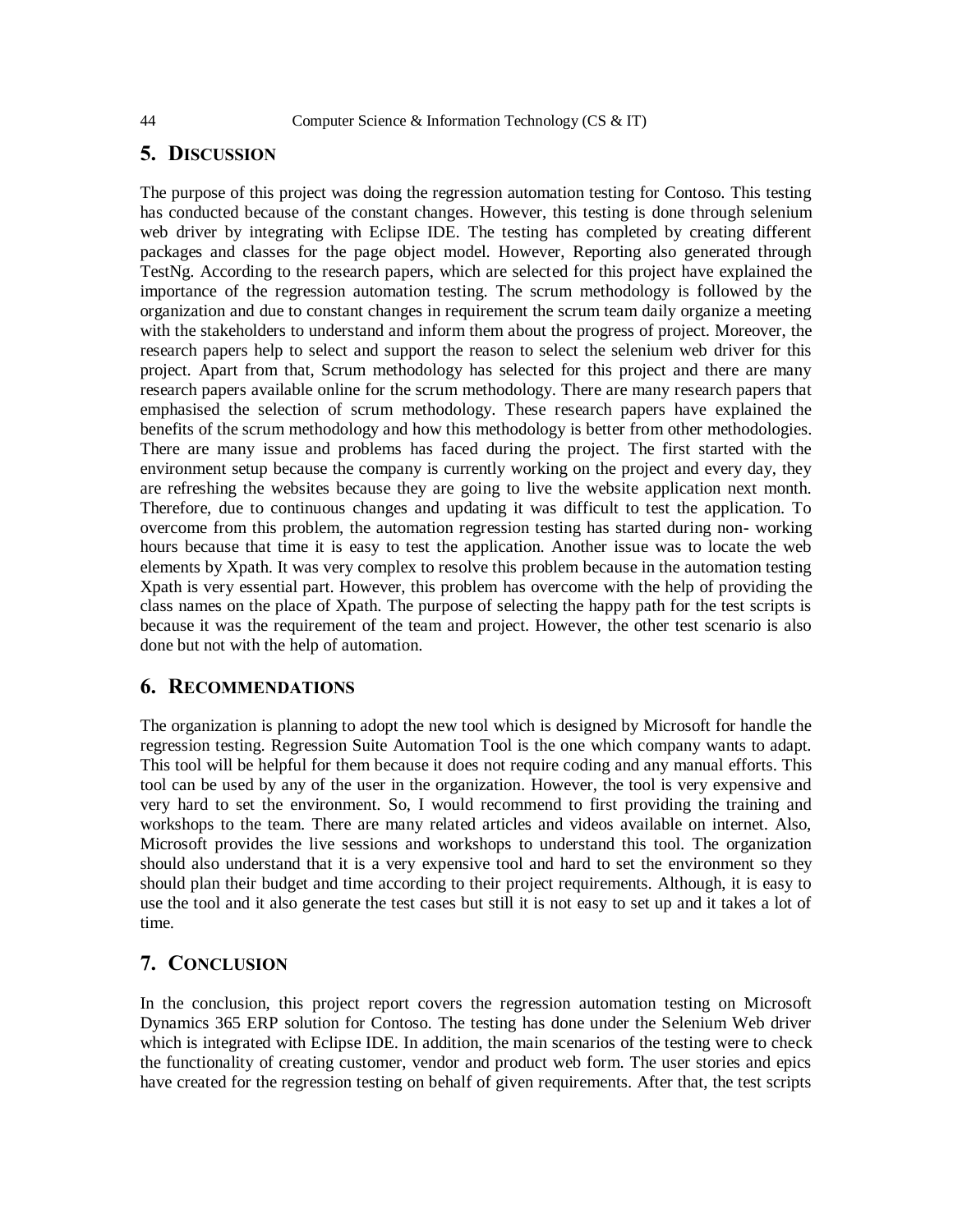have created and executed in selenium web driver using page object model. This project covers the regression testing due to continuous changes on MD365. However, it was not easy to achieve this testing because company is currently doing a lot of modifications according to the requirements of the organization. Therefore, Selenium is the perfect for this project and it's an open source, so it also suits with the budget and cost. Moreover, TestNg is used for the reporting execution result. This framework is a free add-on for Selenium web driver. This framework helps a lot to achieve the structure of the execution by putting the annotations. Apart from that, the scrum methodology plays an important role in this project because it embraces the changes in requirement during the life cycle of the software development. Scrum methodology is more flexible and structured as compared to other methodology. The scrum team participating in daily stand-up meetings to understand the problems and progress of the project. The research papers help a lot to understand the concepts and it helps to support the cover topics in this project. In the end, these test scripts will help the organization to solve their issue and it also reduces the duplicity of the code so that it will be easy for them to use the code again and again without any problem.

#### **REFERENCES**

- [1] Onoma, A. K., Tsai, W. T., Poonawala, M., & Suganuma, H. (1998). Regression testing in an industrial environment. Communications of the ACM, 41(5), 81-86.
- [2] Sharma, M., & Angmo, R. (2014). Web based automation testing and tools. International Journal of Computer Science and Information Technologies, 5(1), 908-912.
- [3] Dustin, E. (2000, May). The Automated Testing Life-cycle Methodology (ATLM). In STAR EAST 2000 Conference, Orlando, Florida.
- [4] Leotta, M., Clerissi, D., Ricca, F., & Spadaro, C. (2013). Comparing the maintainability of selenium webdriver test suites employing different locators: A case study. In Proceedings of the 2013 International Workshop on Joining AcadeMiA and Industry Contributions to Testing Automation, ser. JAMAICA (pp. 53-58).
- [5] Mahalakshmi, M., & Sundararajan, M. (2013). Traditional SDLC Vs Scrum Methodology–A Comparative Study. International Journal of Emerging Technology and Advanced Engineering, 3(6), 192-196.
- [6] Balaji, S., & Murugaiyan, M. S. (2012). Waterfall vs. V-Model vs. Agile: A comparative study on SDLC. International Journal of Information Technology and Business Management, 2(1), 26-30.
- [7] Gojare, S., Joshi, R., & Gaigaware, D. (2015). Analysis and design of selenium webdriver automation testing framework. Procedia Computer Science, 50, 341-346.

#### **First Author**

**Nakush Sharma** has experienced of developing and testing in India. She has done Graduate Diploma in Software Testing from AGI Education, Auckland. She has completed her conference paper on the basis of her internship. She is expertise in different automation tools for testing and development tools.